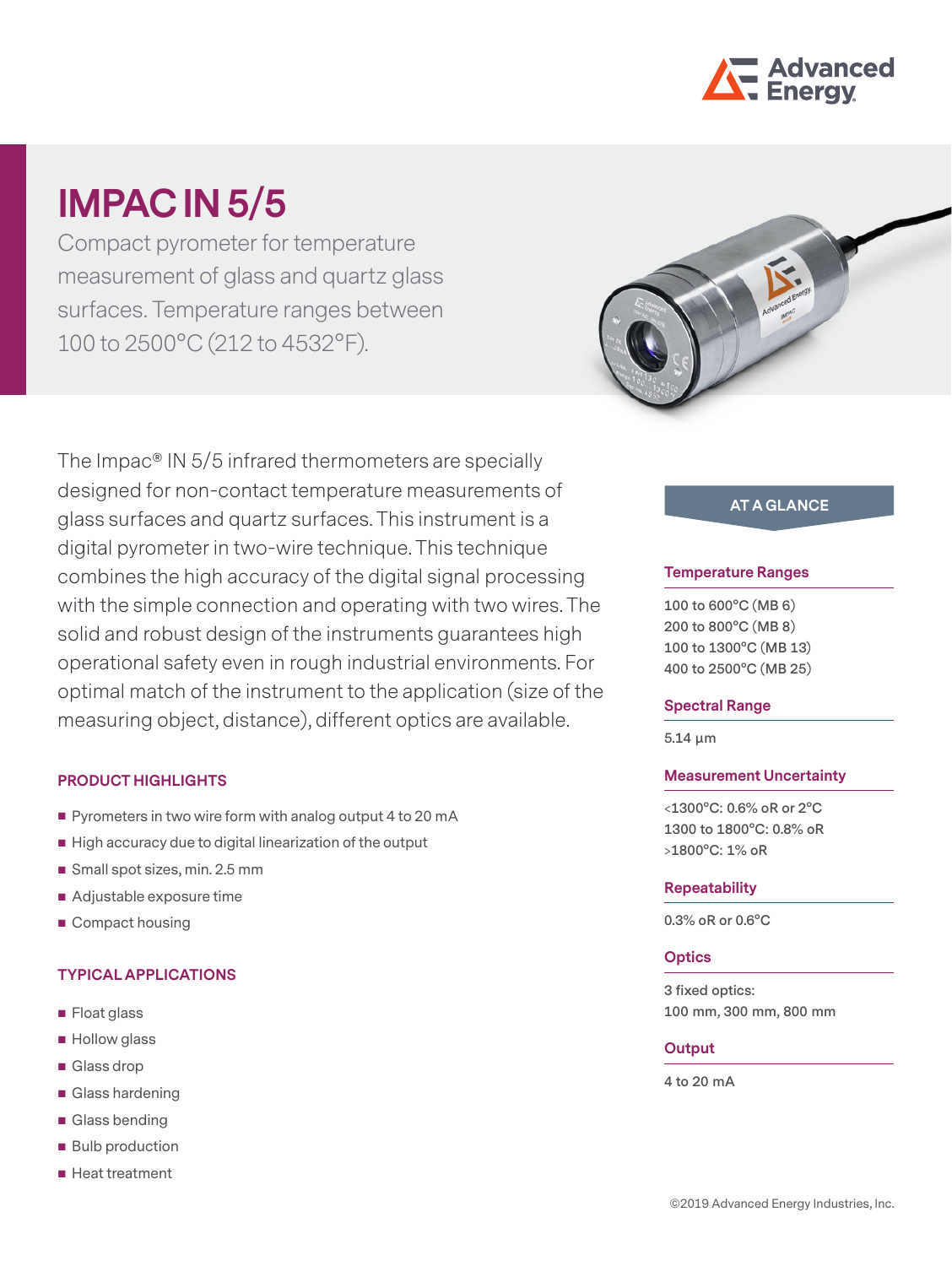# **TECHNICAL DATA**

| <b>Measurement Specifications</b>                                                            |                                                                                 |                                                                                                           |  |
|----------------------------------------------------------------------------------------------|---------------------------------------------------------------------------------|-----------------------------------------------------------------------------------------------------------|--|
| <b>Temperature Ranges</b>                                                                    | 100 to 600°C (212 to 1112°F) (MB6)                                              |                                                                                                           |  |
|                                                                                              | 200 to 800°C (392 to 1472°F) (MB 8)                                             |                                                                                                           |  |
|                                                                                              | 100 to 1300°C (212 to 2372°F) (MB 13)                                           |                                                                                                           |  |
|                                                                                              | 400 to 2500°C (752 to 4532°F) (MB 25)                                           |                                                                                                           |  |
|                                                                                              | (Additional MB on request)                                                      |                                                                                                           |  |
| <b>IR Detector</b>                                                                           | Thermopile                                                                      |                                                                                                           |  |
| Data Handling                                                                                | Digital                                                                         |                                                                                                           |  |
| Spectral Range                                                                               | $5.14 \mu m$                                                                    |                                                                                                           |  |
| Emissivity $\varepsilon$                                                                     | 0.2 to 1.0 adjustable                                                           |                                                                                                           |  |
| <b>Measurement Uncertainty</b>                                                               | $T < 1300^{\circ}$ C                                                            | 0.6% of reading in $^{\circ}$ C or 2 $^{\circ}$ C (T <sub>amb</sub> = 15 to 30 $^{\circ}$ C) <sup>1</sup> |  |
| $T_{amb}$ ( $\varepsilon$ =1, t <sub>90</sub> = 1 s)                                         |                                                                                 | 1% of reading in °C or 1.5°C ( $T_{amb}$ = 0 to 15°C or 30 to 63°C) <sup>1</sup>                          |  |
|                                                                                              | $T = 1300$ to $1800^{\circ}$ C                                                  | 0.8% of reading in $^{\circ}$ C (T <sub>amb</sub> = 15 to 30 $^{\circ}$ C)                                |  |
|                                                                                              |                                                                                 | 1.2% of reading in °C (T <sub>amb</sub> = 0 to 15°C or 30 to 63°C)                                        |  |
|                                                                                              | $T = 1800$ to 2500 $^{\circ}$ C                                                 | 1% of reading in $^{\circ}$ C (T <sub>amb</sub> = 15 to 30 $^{\circ}$ C)                                  |  |
|                                                                                              |                                                                                 | 1.4% of reading in $^{\circ}$ C (T <sub>amb</sub> = 0 to 15 $^{\circ}$ C or 30 to 63 $^{\circ}$ C)        |  |
| Repeatability<br>$(\epsilon = 1, t_{90} = 1 s)$                                              | 0.3% of reading in $^{\circ}$ C or 0.6 $^{\circ}$ C <sup>1</sup>                |                                                                                                           |  |
| Noise Equivalent Temperature<br>Difference (NETD)<br>$(\epsilon = 1, t_{amb} = 23^{\circ}C)$ | $\omega$ t <sub>90</sub> = 80 ms: 0.7°C ( $\omega$ 110°C measuring temperature) |                                                                                                           |  |
|                                                                                              | $\omega$ t <sub>90</sub> = 1 s: 0.4°C ( $\omega$ 110°C measuring temperature)   |                                                                                                           |  |
| Optics                                                                                       | Zinc-Sulfide (ZnS) lens                                                         |                                                                                                           |  |

| <b>Electrical</b> |                                                   |  |
|-------------------|---------------------------------------------------|--|
| Power Supply      | 24 VDC (10 to 30 V)                               |  |
| Power Consumption | Max 20 mA                                         |  |
| Load              | Max 700 $\Omega$ @ 24 V (max 100 $\Omega$ @ 12 V) |  |

| <b>Environmental Specifications</b> |                                                             |  |
|-------------------------------------|-------------------------------------------------------------|--|
| <b>Protection Class</b>             | IP 65 (DIN 40050)                                           |  |
| <b>Ambient Temperature</b>          | 0 to 70°C (32 to 158°F)                                     |  |
| Storage Temperature                 | $-20$ to $70^{\circ}$ C ( $-4$ to $158^{\circ}$ F)          |  |
| <b>Relative Humidity</b>            | Non-condensing conditions                                   |  |
| Weight                              | Approx 410 g (~14.47 ounces)                                |  |
| Housing                             | Stainless steel                                             |  |
| CE Label                            | According to EU directives about electromagnetical immunity |  |

| Interface and Communication   |                                                                   |  |
|-------------------------------|-------------------------------------------------------------------|--|
| Parameters                    | Adjustable on the pyrometer: Emissivity, Exposure time            |  |
| Analog Output                 | $4$ to 20 mA (linear)                                             |  |
| Exposure Time t <sub>on</sub> | $\vert$ 0.08 s; adjustable in the pyrometer: 0.5 s, 1 s, 2 s, 5 s |  |

**1** Whichever value is greater. The instrument must be at a constant ambient temperature for a minimum of 15 minutes (and has to be connected to the power supply

**2** MB is a shortcut used for temperature range (in German: Messbereich).

The determination of the technical data of this pyrometer is carried out in accordance with VDI/VDE IEC TS 62942-2, the calibration / adjustment in accordance with VDI/VDE 3511, Part 4.4.

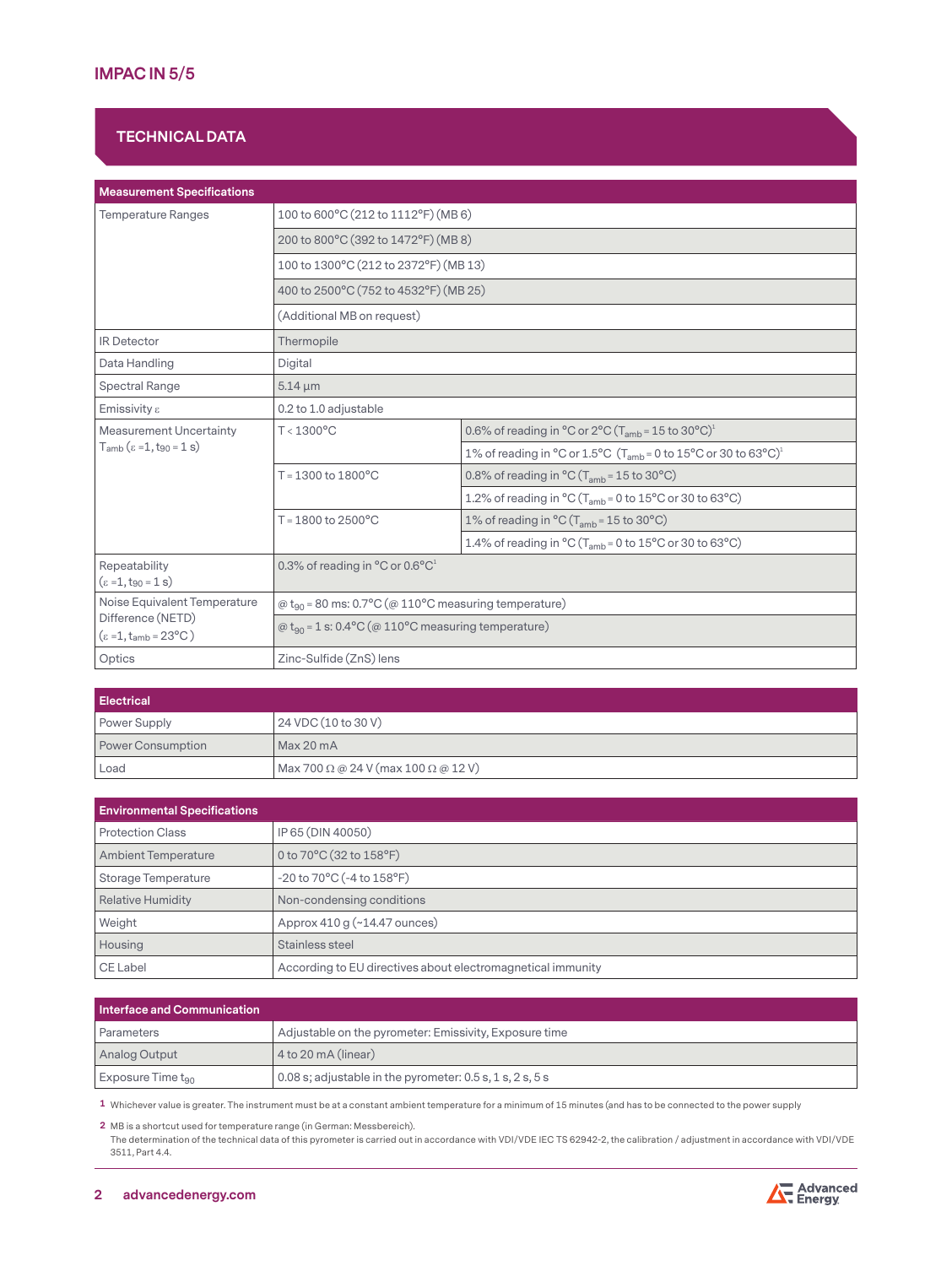## **OPTICS**

The pyrometers are equipped ex works with one of the specified optics. Each optic is focused at a certain distance (main measuring distance). At these distances, each lens achieves its smallest spot size. Normally the spot size will increase at any other distance (shorter or longer).

For each optic, some example values for measuring distance (measured from the front of the lens) and spot size are listed in the table. Keep this in mind when considering the mounting position of the pyrometer as well as the size of the measuring object (the measuring object must be at least as big as the spot size).

When measuring the temperature of very large and hot surfaces (for example by the float glass production), additional radiation is received by the pyrometer's detector due to unavoidable effects (diffraction, multiple reflection). These effects increase the temperature output. To get correct temperature values in this case, the pyrometer must be prepared ex works. The effect will be compensated by "float glass calibration."

| Optics for IN 5/5 |                                     |                                |             |  |
|-------------------|-------------------------------------|--------------------------------|-------------|--|
|                   | <b>Measuring</b><br>Distance a [mm] | Spot Size M <sub>90</sub> [mm] |             |  |
|                   |                                     | MB 6, MB 8, and<br><b>MB13</b> | <b>MB25</b> |  |
| Optics<br>100     | 100                                 | 2.5                            | 2.5         |  |
|                   | 200                                 | 18                             | 13          |  |
|                   | 300                                 | 35                             | 24          |  |
| Optics<br>300     | 300                                 | 6                              | 6           |  |
|                   | 600                                 | 22                             | 17          |  |
|                   | 1000                                | 45                             | 32          |  |
| Optics<br>1200    | 1200                                | 24                             | 24          |  |
|                   | 2500                                | 50                             | 43          |  |
|                   | 4000                                | 80                             | 65          |  |
| Aperture D [mm]   |                                     | 15                             | 10          |  |

The determination of the main spot size "M" in the main measuring distance "a" occurs at 90% measuring signal.

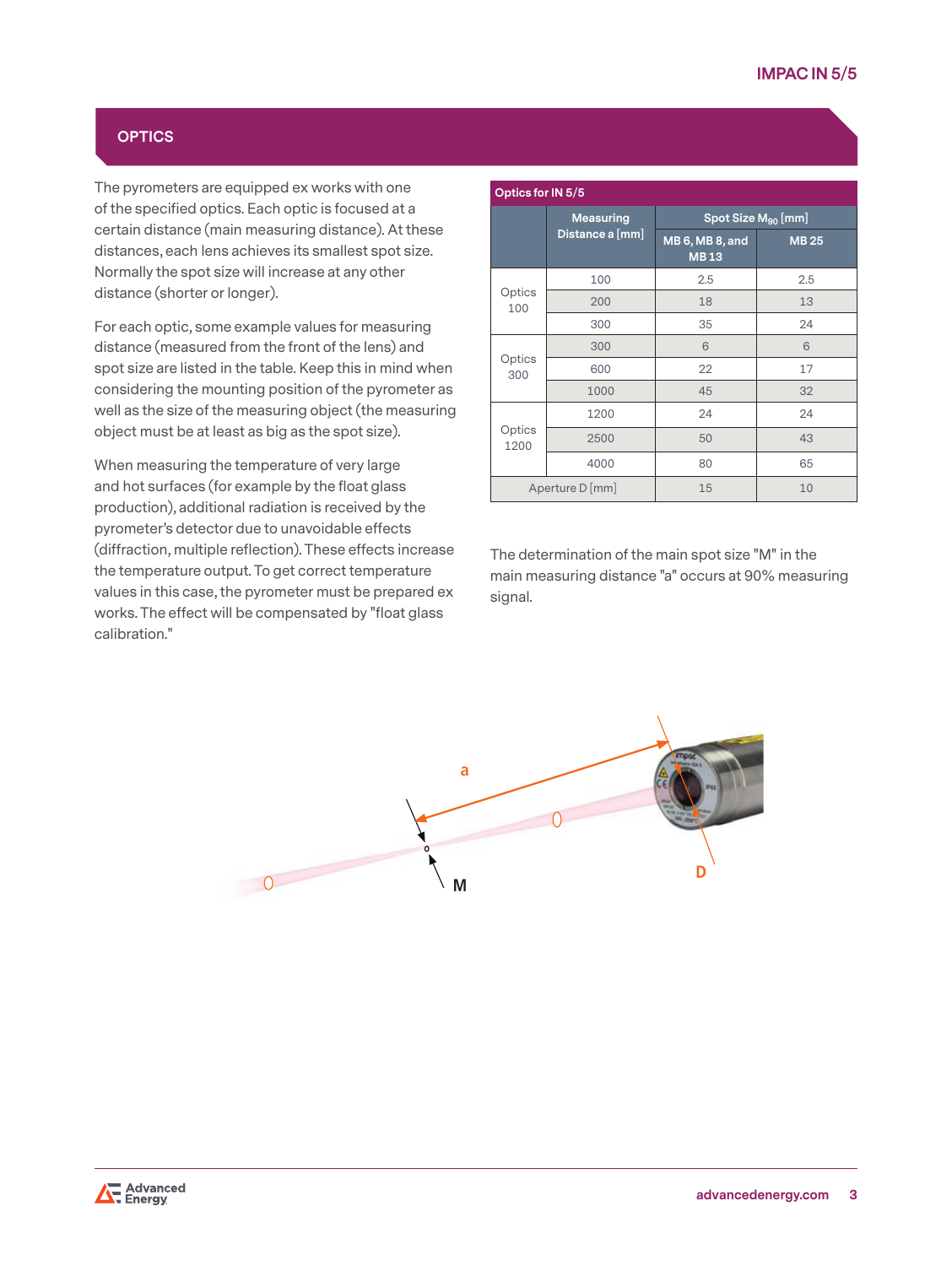# **IMPAC IN 5/5**

## **DIMENSIONS**



**Dimensions in mm**

## **INSTRUMENT SETTINGS**

The emissivity and the exposure time can be set directly in the instrument. After removing the cover on the back side of the pyrometer, the corresponding adjustments are available.



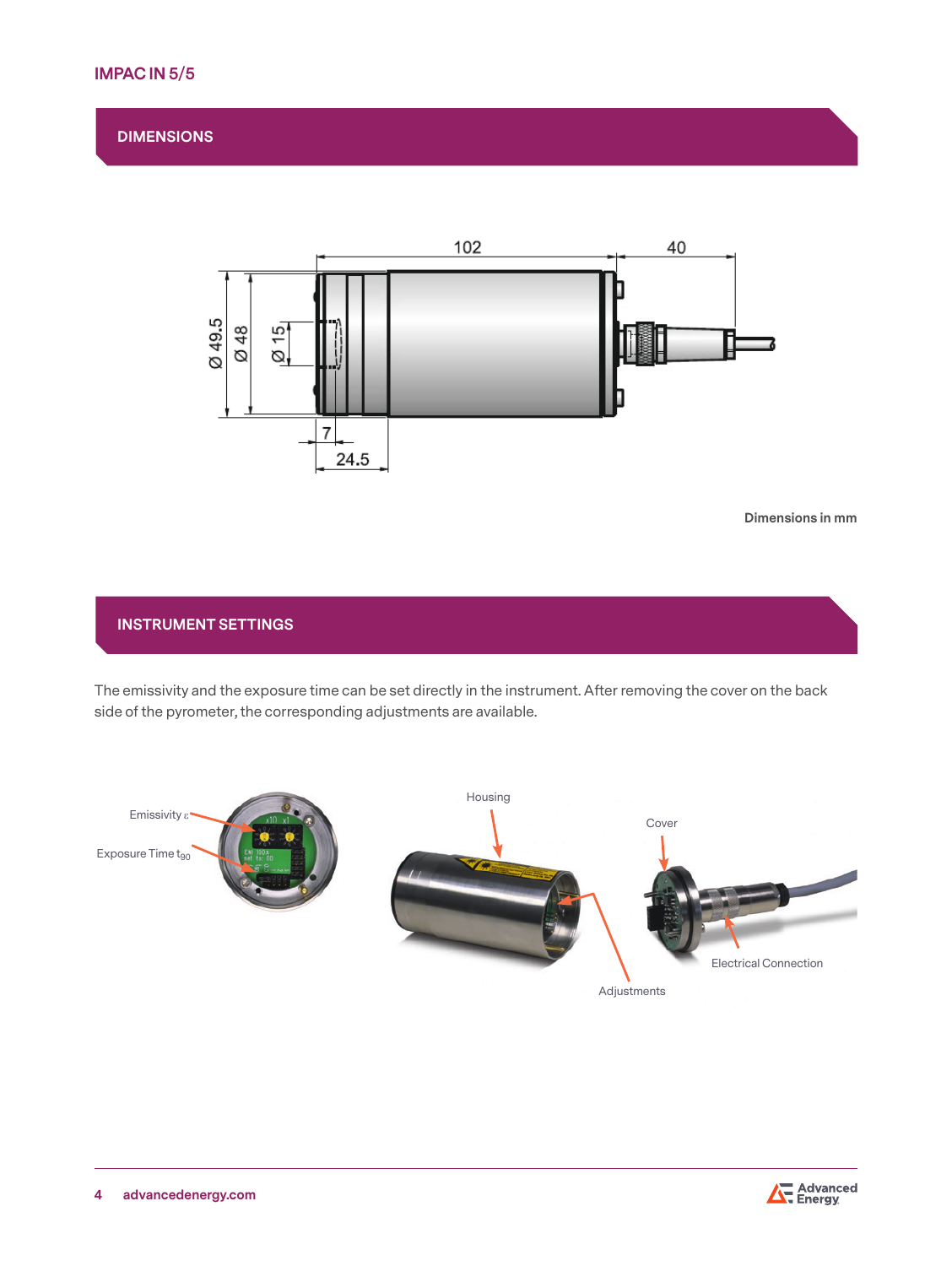# **REFERENCE NUMBERS**

| IN 5/5                                                                  |                                |                                      |
|-------------------------------------------------------------------------|--------------------------------|--------------------------------------|
| <b>Optics</b>                                                           | Temperature Range <sup>1</sup> | <b>Without Laser Targeting Light</b> |
|                                                                         | $100$ to $600^{\circ}$ C       | 3869110                              |
| When ordering please select one optics (optics $a = 100, 300,$ or 1200) | $200$ to $800^{\circ}$ C       | 3869120                              |
|                                                                         | 100 to 1300°C                  | 3869130                              |
|                                                                         | 400 to $2500^{\circ}$ C        | 3869140                              |

**1** Other temperature ranges on request.

## **Scope of Delivery**

Instrument with selected optic, works certificate, operation manual, PC measurement and evaluation software InfraWin

## **Ordering Notes**

A connection cable is not included in scope of delivery and must be ordered separately. The float glass calibration has to be ordered in addition to the instrument with the reference number 3 891 050.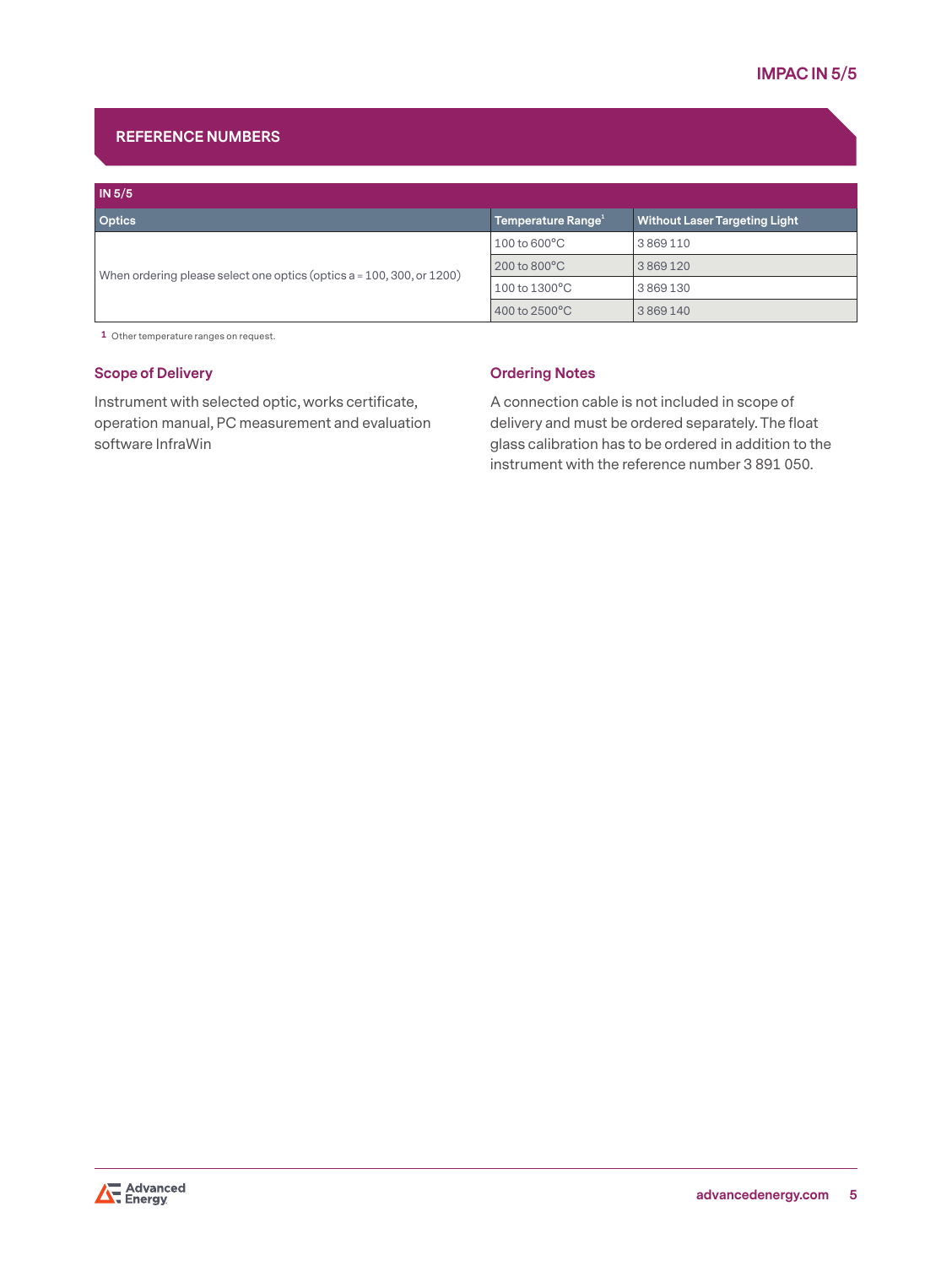# **ACCESSORIES**

| PN            | <b>Description</b>                                                                                                    |
|---------------|-----------------------------------------------------------------------------------------------------------------------|
| 3820210       | Connection cable for IN 5 and IN 5/5, 2 m                                                                             |
| 3820560       | Connection cable for IN 5 and IN 5/5, 5 m                                                                             |
| 3820570       | Connection cable for IN 5 and IN 5/5, 10 m                                                                            |
| 3820580       | Connection cable for IN 5 and IN 5/5, 15 m                                                                            |
| 3820590       | Connection cable for IN 5 and IN 5/5, 30 m                                                                            |
| 3852290       | Power supply NG DC 100 to 240 VAC $\Rightarrow$ 24 VDC, 1 A                                                           |
| 3852540       | Power supply NG 0D 85 to 265 VAC $\Rightarrow$ 24 VDC, 600 mA                                                         |
| 3890650       | DA 4000: LED-display, 2-wire power supply, 2 limit switches (relay contacts), 230 VAC                                 |
| 3891220       | DA 4000: LED-display, 2-wire power supply, 2 limit switches (relay contacts), 115 VAC                                 |
| 3890520       | DA 6000: LED digital display, digital and analog input, 2 limit switches, maximum value storage, analog output, RS232 |
| 3890530       | DA 6000: like the DA 6000-N, but with analog input and 2 limit switches for the RS485 interface.                      |
| 3826510       | PI 6000: PID programmable controller, extremely fast, for digital Impac pyrometers                                    |
| 3834210       | Adjustable mounting support (Series 5 and 6)                                                                          |
| 3835160       | Air purge unit, aluminium                                                                                             |
| 3 8 3 5 4 4 0 | Air purge unit, stainless steel                                                                                       |
| 3837230       | Water cooling jacket (heavy duty) with integrated air purge unit (with metric mounting threads)                       |
| 5837230       | Water cooling jacket (heavy duty) with integrated air purge unit (UNC mounting threads)                               |
| 3837340       | Water cooling jacket (heavy duty) with protection window                                                              |
| 3837370       | Water cooling jacket (light duty) with integrated air purge unit (with metric mounting threads)                       |
| 5837370       | Water cooling jacket (light duty) with integrated air purge unit (UNC mounting threads)                               |
| 3837390       | Water cooling jacket (light duty) with protection window                                                              |
| 3846100       | Mounting tube                                                                                                         |
| 3846120       | Flange tube                                                                                                           |
| 3837540       | Cooling plate for series 5 and 6, with air purge                                                                      |
| 3846620       | Vacuum flange KF16 with protection window                                                                             |
| 3846650       | Spare protection window, $\varphi$ 25 x 3 with Viton-O-ring                                                           |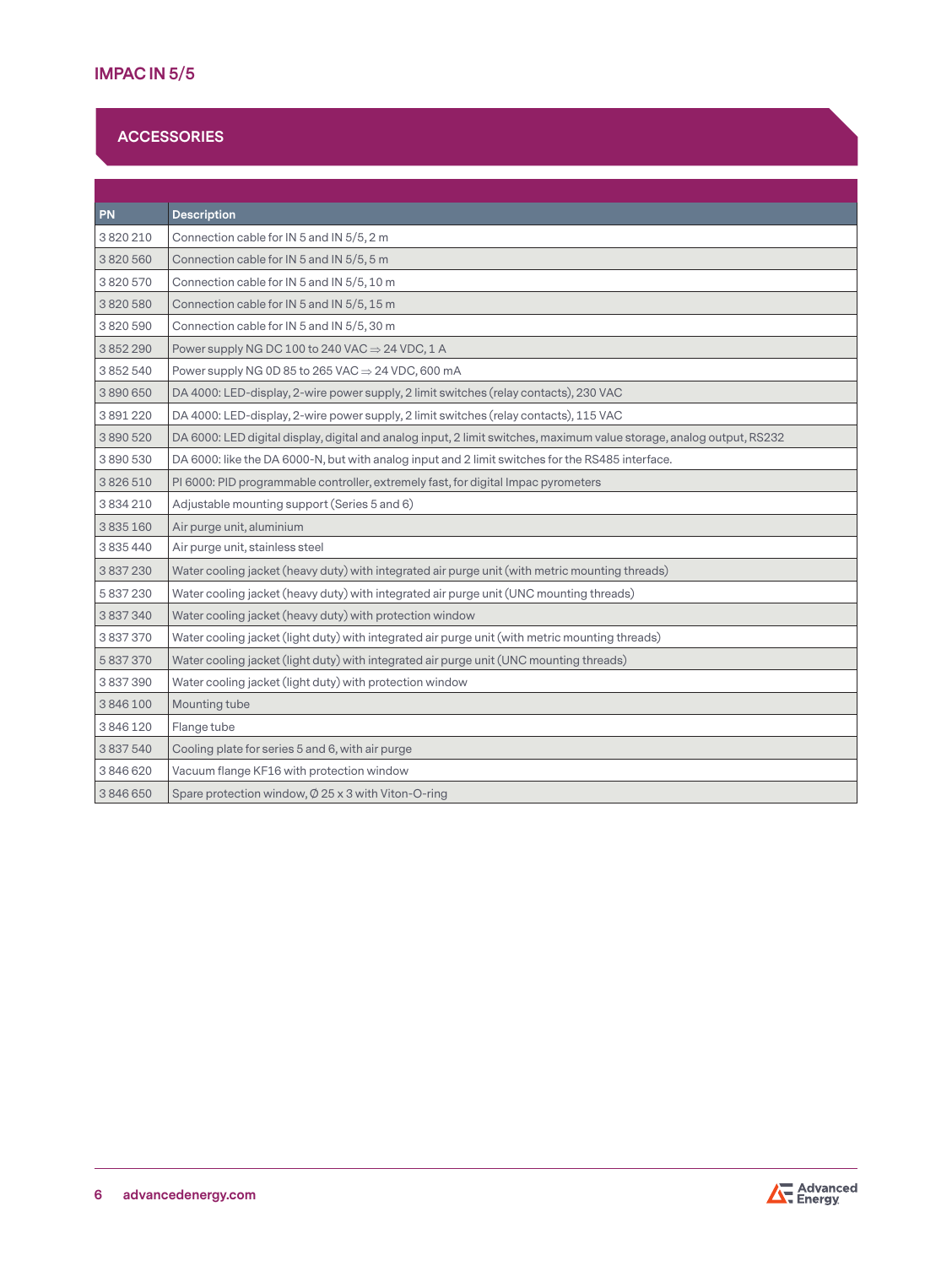## **INFRAWIN 5 OVERVIEW**

InfraWin is easy-to-use measurement and evaluation software for remote configuration of stationary, digital Impac brand pyrometers.

This software allows the user to remotely adjust and control settings for one or two pyrometers from a single computer. InfraWin also allows the user to simultaneously monitor and control temperatures.

- Display temperature data as color bars and online graphics
- Capture downstream evaluations as tables, graphics or text files
- Calculate the spot size for different measuring distances
- **Features UPP standard (Universal Pyrometer** Protocol)

## **Pyrometer Settings**

An Impac digital pyrometer connected to a PC will be automatically detected by the software. All available parameters are adjustable, including emissivity, response time, maximum value storage, output signal and sub range.

Further special functions are adjustable for example controllers or TV parameters on instruments available with these functions. Changes are transmitted directly to the pyrometer.



**Measurement with Internal Temperature of radiation temperature and internal instrument temperature. Parameters can be changed during the measurement.**



#### **Measurement with Color Bar**

In this window a temperature value for the upper or lower limit can be adjusted numerically or with the mouse.

The acquired minimum and maximum value is indicated as well as the inner temperature of the pyrometer. The emissivity is changeable during the measurement at any time.

## **Infrared Calculator**

After input of the aperture and the focused spot size per datasheet, the calculation of spot sizes at non-focused distances is possible.



**I/O Module allows users to trigger measurement externally and gives a potential free output contact.**